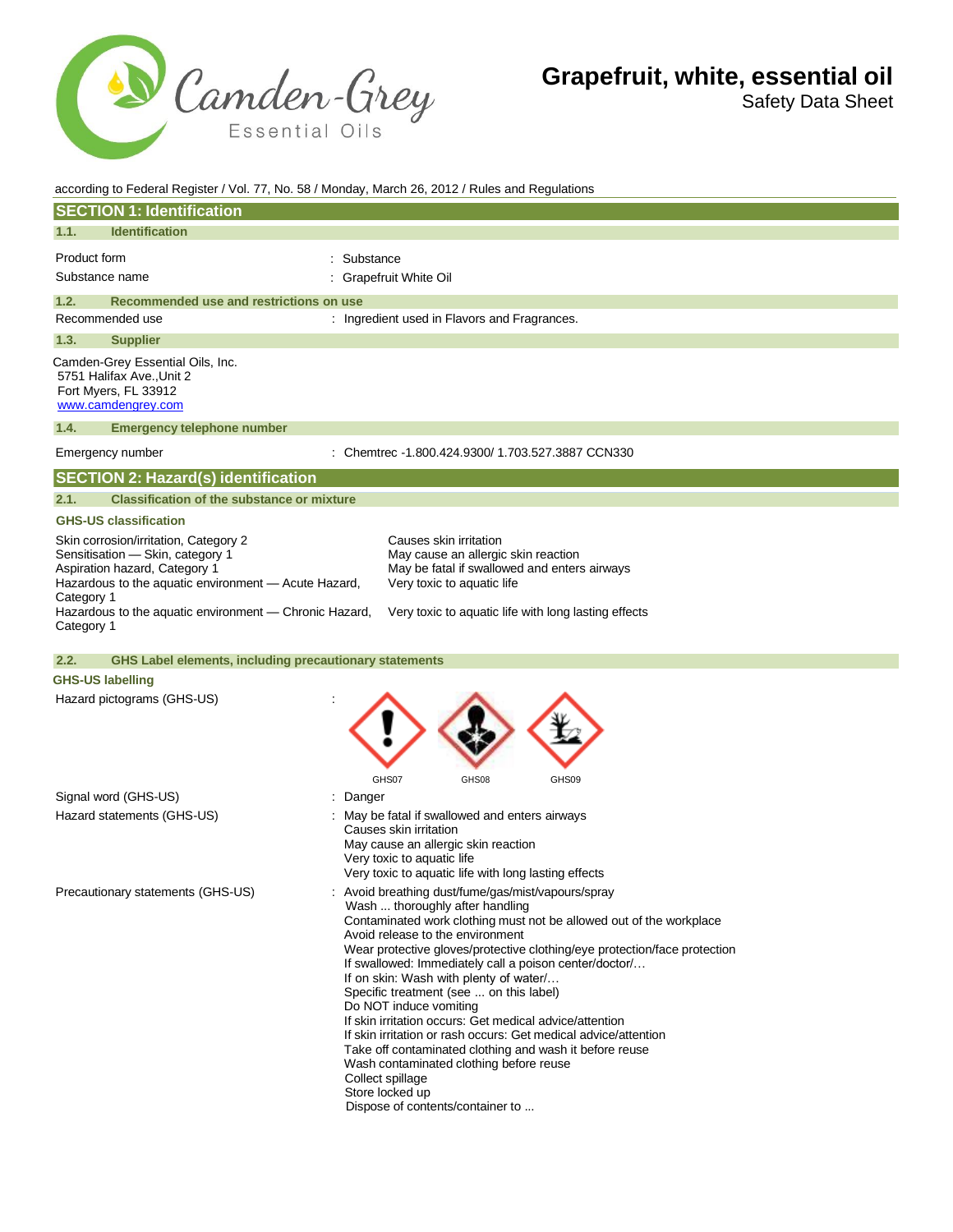Safety Data Sheet

| 2.3. | Other hazards which do not result in classification |
|------|-----------------------------------------------------|
|------|-----------------------------------------------------|

#### No additional information available **2.4. Unknown acute toxicity (GHS US)**

Not applicable

#### **SECTION 3: Composition/information on ingredients**

**3.1. Substance**

Name : Grapefruit White Oil

| <b>Name</b>                        | <b>Product identifier</b> | $\%$       | <b>GHS-US classification</b>                                                                                        |
|------------------------------------|---------------------------|------------|---------------------------------------------------------------------------------------------------------------------|
| (R)-P-Mentha-1,8-Diene             | (CAS No) 5989-27-5        | $50 - 100$ | Flam. Lig. 3, H226<br>Skin Irrit. 2, H315 Skin<br>Sens. 1, H317 Aquatic<br>Acute 1, H400<br>Aquatic Chronic 1, H410 |
| 7-methyl-3-methyleneocta-1,6-diene | (CAS No) 123-35-3         | $1 - 2.5$  | Flam. Lig. 3, H226<br>Asp. Tox. 1, H304                                                                             |

Full text of classification categories and H statements : see section 16

| 3.2.             | <b>Mixture</b>                                                                   |                                                                                                   |
|------------------|----------------------------------------------------------------------------------|---------------------------------------------------------------------------------------------------|
| Not applicable   |                                                                                  |                                                                                                   |
|                  | <b>SECTION 4: First-aid measures</b>                                             |                                                                                                   |
| 4.1.             | <b>Description of first aid measures</b>                                         |                                                                                                   |
|                  | First-aid measures general                                                       | : If you feel unwell, seek medical advice. Immediately remove any clothing soiled by the product. |
|                  | First-aid measures after inhalation                                              | : Remove person to fresh air and keep comfortable for breathing.                                  |
|                  | First-aid measures after skin contact                                            | Wash off immediately with soap and plenty of water.                                               |
|                  | First-aid measures after eye contact                                             | Rinse immediately with plenty of water.                                                           |
| 4.2.             | Most important symptoms and effects (acute and delayed)                          |                                                                                                   |
|                  | No additional information available                                              |                                                                                                   |
| 4.3.             | Immediate medical attention and special treatment, if necessary                  |                                                                                                   |
|                  | No additional information available                                              |                                                                                                   |
|                  | <b>SECTION 5: Fire-fighting measures</b>                                         |                                                                                                   |
| 5.1.             | Suitable (and unsuitable) extinguishing media                                    |                                                                                                   |
|                  | Suitable extinguishing media                                                     | : Foam. Water spray. Carbon dioxide.                                                              |
|                  | Unsuitable extinguishing media                                                   | : in the event of fire: do not use water jet.                                                     |
| 5.2.             | Specific hazards arising from the chemical                                       |                                                                                                   |
|                  | No additional information available                                              |                                                                                                   |
| 5.3.             | Special protective equipment and precautions for fire-fighters                   |                                                                                                   |
|                  | No additional information available                                              |                                                                                                   |
|                  | <b>SECTION 6: Accidental release measures</b>                                    |                                                                                                   |
| 6.1.             | Personal precautions, protective equipment and emergency procedures              |                                                                                                   |
| General measures |                                                                                  | : Wear protective clothing.                                                                       |
| 6.1.1.           | For non-emergency personnel                                                      |                                                                                                   |
|                  | No additional information available                                              |                                                                                                   |
| 6.1.2.           | For emergency responders                                                         |                                                                                                   |
|                  | No additional information available                                              |                                                                                                   |
| 6.2.             | <b>Environmental precautions</b>                                                 |                                                                                                   |
|                  | Do not allow to enter drains or water courses. Avoid release to the environment. |                                                                                                   |
| 6.3.             | Methods and material for containment and cleaning up                             |                                                                                                   |
| For containment  |                                                                                  | : Absorb spilled material with sand or earth.                                                     |
|                  | Methods for cleaning up                                                          | : Cleansing agent.                                                                                |
| 6.4.             | <b>Reference to other sections</b>                                               |                                                                                                   |
|                  | No additional information available                                              |                                                                                                   |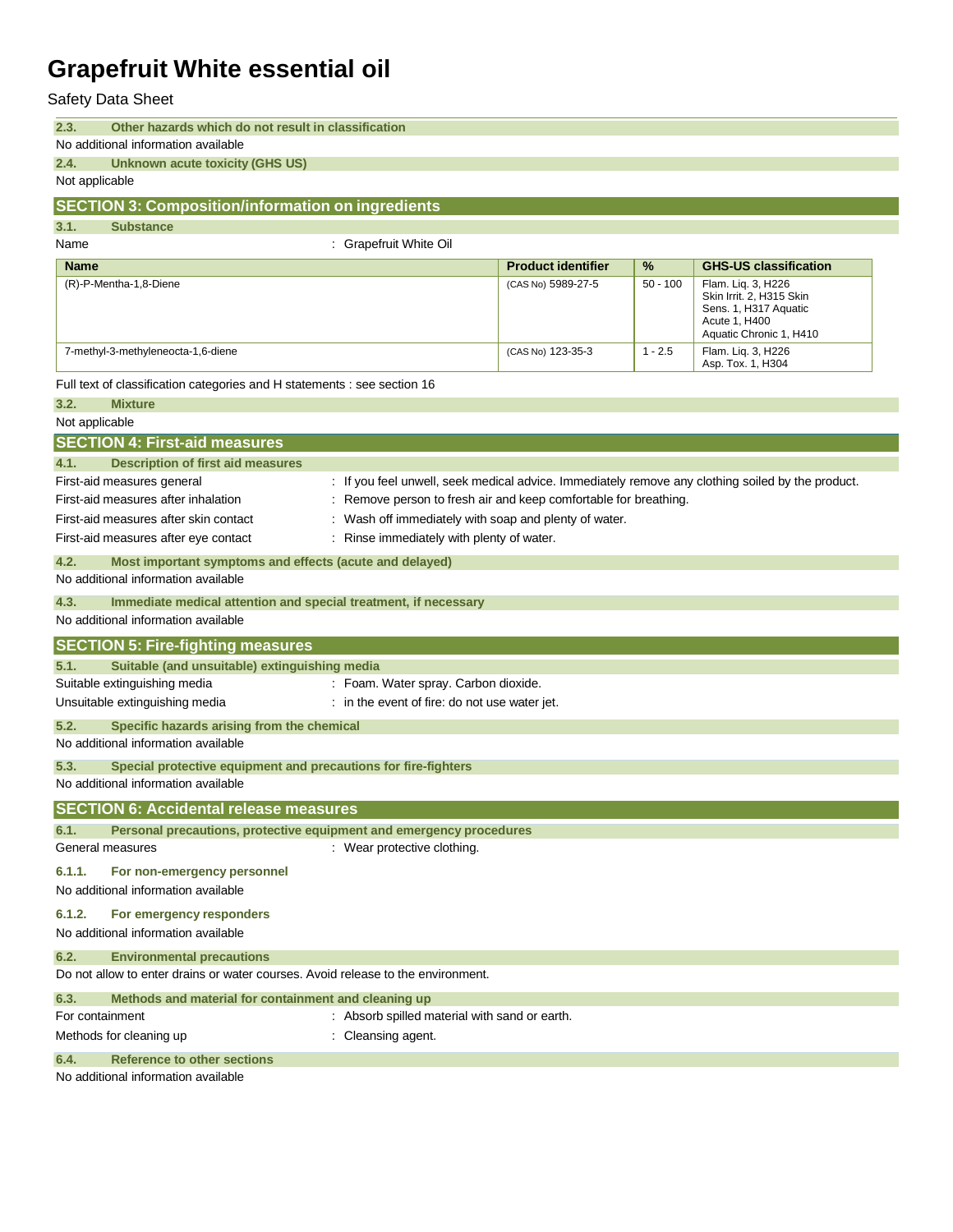### Safety Data Sheet

| <b>SECTION 7: Handling and storage</b>                               |                                                       |  |  |
|----------------------------------------------------------------------|-------------------------------------------------------|--|--|
| <b>Precautions for safe handling</b><br>7.1.                         |                                                       |  |  |
| Additional hazards when processed                                    | : In use, may form flammable vapour-air mixture.      |  |  |
| Precautions for safe handling                                        | : Do not eat, drink or smoke when using this product. |  |  |
| Conditions for safe storage, including any incompatibilities<br>7.2. |                                                       |  |  |
| Storage conditions                                                   | : Store in original container.                        |  |  |
| Storage area                                                         | : Store in a dry, cool place.                         |  |  |
| <b>SECTION 8: Exposure controls/personal protection</b>              |                                                       |  |  |
| <b>Control parameters</b><br>8.1.                                    |                                                       |  |  |
| (R)-P-Mentha-1,8-Diene (5989-27-5)                                   |                                                       |  |  |
| Not applicable                                                       |                                                       |  |  |
| 7-methyl-3-methyleneocta-1,6-diene (123-35-3)                        |                                                       |  |  |
| Not applicable                                                       |                                                       |  |  |
|                                                                      |                                                       |  |  |
| Appropriate engineering controls<br>8.2.                             |                                                       |  |  |
| Appropriate engineering controls                                     | : Ensure that there is a suitable ventilation system. |  |  |
| 8.3.<br>Individual protection measures/Personal protective equipment |                                                       |  |  |
|                                                                      |                                                       |  |  |

#### **Personal protective equipment:**

Protective goggles. Gloves. Protective clothing.



#### **SECTION 9: Physical and chemical properties**

| Information on basic physical and chemical properties<br>9.1. |  |                      |
|---------------------------------------------------------------|--|----------------------|
| Physical state                                                |  | Liquid               |
| Colour                                                        |  | Yellow - red/orange  |
| Odour                                                         |  | characteristic       |
| Odour threshold                                               |  | No data available    |
| рH                                                            |  | No data available    |
| Melting point                                                 |  | No data available    |
| Freezing point                                                |  | No data available    |
| Boiling point                                                 |  | 34 °C                |
| Flash point                                                   |  | : $51^{\circ}$ C     |
| Relative evaporation rate (butyl acetate=1)                   |  | No data available    |
| Flammability (solid, gas)                                     |  | No data available    |
| Vapour pressure                                               |  | $2.3$ hPa            |
| Relative vapour density at 20 °C                              |  | $0.838 - 0.865$      |
| Relative density                                              |  | No data available    |
| Solubility                                                    |  | Insoluble.           |
| Log Pow                                                       |  | No data available    |
| Auto-ignition temperature                                     |  | 255 °C               |
| Decomposition temperature                                     |  | No data available    |
| Viscosity, kinematic                                          |  | $18 \text{ mm}^2$ /s |
| Viscosity, dynamic                                            |  | No data available    |
| <b>Explosive limits</b>                                       |  | $0.7 - 6.1$ vol %    |
|                                                               |  |                      |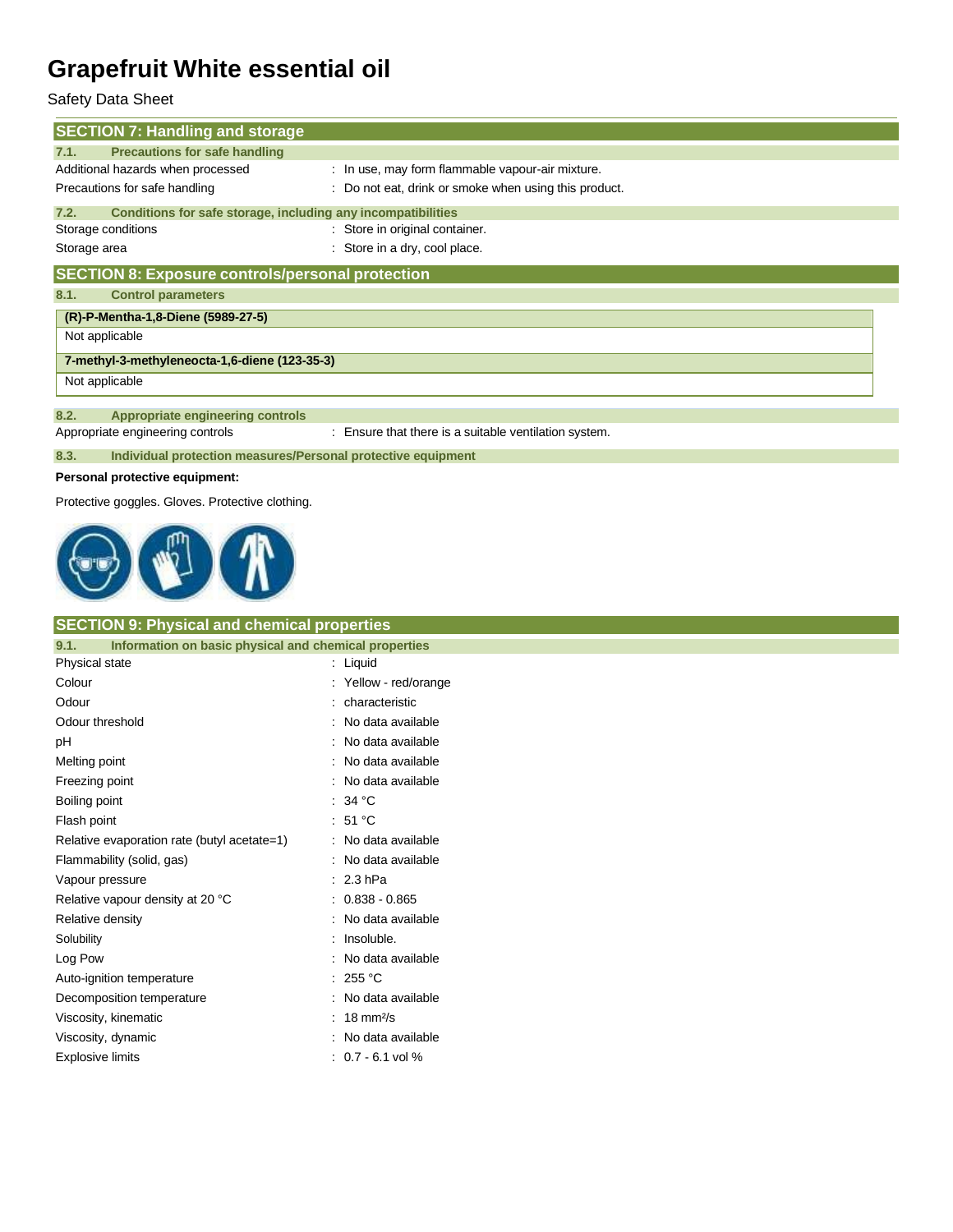Safety Data Sheet

| <b>Explosive properties</b>                                                | : No data available                    |  |  |
|----------------------------------------------------------------------------|----------------------------------------|--|--|
| Oxidising properties                                                       | : No data available                    |  |  |
| 9.2.<br><b>Other information</b>                                           |                                        |  |  |
| No additional information available                                        |                                        |  |  |
| <b>SECTION 10: Stability and reactivity</b>                                |                                        |  |  |
| 10.1.<br><b>Reactivity</b>                                                 |                                        |  |  |
| No additional information available                                        |                                        |  |  |
| <b>Chemical stability</b><br>10.2.                                         |                                        |  |  |
| No additional information available                                        |                                        |  |  |
| 10.3.<br><b>Possibility of hazardous reactions</b>                         |                                        |  |  |
| Reacts vigorously with strong oxidizers and acids.                         |                                        |  |  |
| <b>Conditions to avoid</b><br>10.4.                                        |                                        |  |  |
| No additional information available                                        |                                        |  |  |
| 10.5.<br><b>Incompatible materials</b>                                     |                                        |  |  |
| No additional information available                                        |                                        |  |  |
| <b>Hazardous decomposition products</b><br>10.6.                           |                                        |  |  |
| On exposure to high temperature, may decompose, releasing corrosive gases. |                                        |  |  |
| <b>SECTION 11: Toxicological information</b>                               |                                        |  |  |
| 11.1.<br>Information on toxicological effects                              |                                        |  |  |
|                                                                            |                                        |  |  |
| Acute toxicity                                                             | : Not classified                       |  |  |
| Skin corrosion/irritation                                                  | : Causes skin irritation.              |  |  |
| Serious eye damage/irritation                                              | : Not classified                       |  |  |
| Respiratory or skin sensitisation                                          | : May cause an allergic skin reaction. |  |  |
| Germ cell mutagenicity                                                     | : Not classified                       |  |  |
| Carcinogenicity                                                            | : Not classified                       |  |  |
| Reproductive toxicity                                                      | : Not classified                       |  |  |
| Specific target organ toxicity (single exposure)                           | : Not classified                       |  |  |
| Specific target organ toxicity (repeated<br>exposure)                      | : Not classified                       |  |  |
|                                                                            |                                        |  |  |

| <b>SECTION 12: Ecological information</b> |                                                       |                                                                                |  |
|-------------------------------------------|-------------------------------------------------------|--------------------------------------------------------------------------------|--|
| 12.1.                                     | <b>Toxicity</b>                                       |                                                                                |  |
| Ecology - general                         |                                                       | : Harmful to aquatic life.                                                     |  |
| 12.2.                                     | <b>Persistence and degradability</b>                  |                                                                                |  |
|                                           | No additional information available                   |                                                                                |  |
| 12.3.                                     | <b>Bioaccumulative potential</b>                      |                                                                                |  |
| No additional information available       |                                                       |                                                                                |  |
| 12.4.                                     | <b>Mobility in soil</b>                               |                                                                                |  |
| No additional information available       |                                                       |                                                                                |  |
| 12.5.                                     | Other adverse effects                                 |                                                                                |  |
|                                           | Effect on the global warming<br><b>GWPmix comment</b> | : No known effects from this product.<br>: No known effects from this product. |  |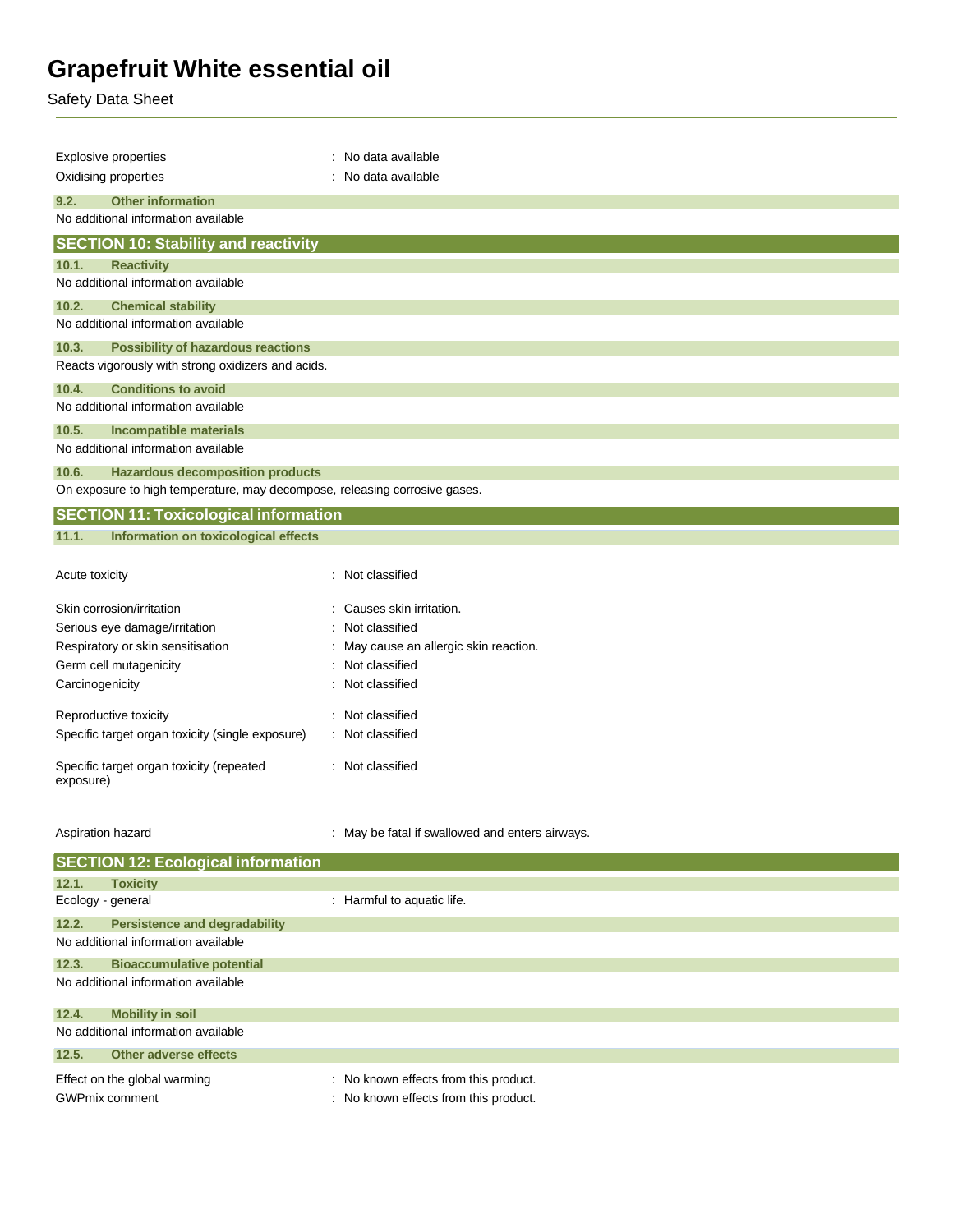Safety Data Sheet

| <b>SECTION 13: Disposal considerations</b> |                                                            |
|--------------------------------------------|------------------------------------------------------------|
| <b>Disposal methods</b><br>13.1.           |                                                            |
| Waste treatment methods                    | : Recycling is preferred to disposal or incineration.      |
| Product/Packaging disposal recommendations | : Disposal must be done according to official regulations. |
| <b>SECTION 14: Transport information</b>   |                                                            |
| <b>Department of Transportation (DOT)</b>  |                                                            |
| In accordance with DOT                     |                                                            |
| Not regulated                              |                                                            |
| <b>TDG</b>                                 |                                                            |
| Not applicable                             |                                                            |
| <b>Transport by sea</b>                    |                                                            |
| Transport document description (IMDG)      | : UN 1993 (1993 Flammmable Liquid, N.O.S.), 3, III         |
| UN-No. (IMDG)                              | : 1993                                                     |
| Class (IMDG)                               | : 3 - Flammable liquids                                    |
| Packing group (IMDG)                       | : III - substances presenting low danger                   |
| Marine pollutant                           | : Yes                                                      |
|                                            |                                                            |
| Air transport                              |                                                            |
| Class (IATA)                               | : 3 - Flammable Liquids                                    |

Packing group (IATA) **: III** - Minor Danger

| <b>SECTION 15: Regulatory information</b> |  |
|-------------------------------------------|--|
| 15.1. US Federal regulations              |  |
| No additional information available       |  |

**15.2. International regulations**

**CANADA** No additional information available

**EU-Regulations** No additional information available

**National regulations** No additional information available

**15.3. US State regulations**

No additional information available

**SECTION 16: Other information**